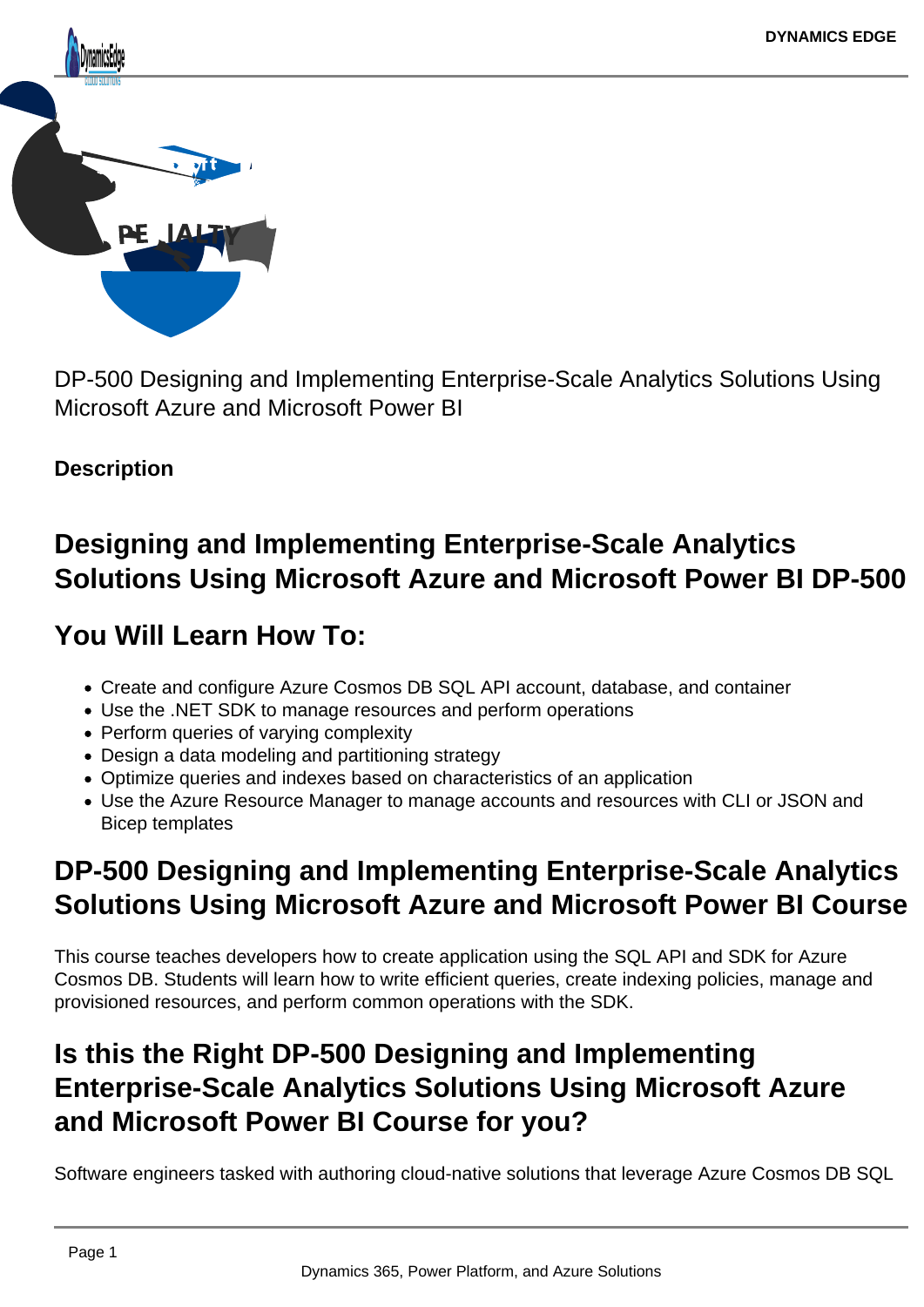

API and its various SDKs. They are familiar with C#, Python, Java, or JavaScript. They also have experience writing code that interacts with a SQL or NoSQL database platform.

# **Good to know before you attend the class:**

Before attending this course, students must have:

- Knowledge of Microsoft Azure and ability to navigate the Azure portal (AZ-900 equivalent)
- Experience writing in an Azure-supported language at the intermediate level. (C#, JavaScript, Python, or Java)
- Ability to write code to connect and perform operations on a SQL or NoSQL database product. (SQL Server, Oracle, MongoDB, Cassandra or similar)

# **Course outline**

# **Module 1: Get started with Azure Cosmos DB SQL API**

Modern apps thrive on real-time data from different sources and shaped in different forms. These apps require a modern database that can handle the variety and velocity of data that will be thrown at it. In this module, we will explore Azure Cosmos DB and how the SQL API can solve some of the problems presented by modern applications.

#### **Lessons**

- Introduction to Azure Cosmos DB SQL API
- Try Azure Cosmos DB SQL API

#### **Lab : Exercise: Create an Azure Cosmos DB SQL API account**

After completing this module, students will be able to:

- Evaluate whether Azure Cosmos DB SQL API is the right database for your application
- Describe how the features of the Azure Cosmos DB SQL API are appropriate for modern applications
- Create a new Azure Cosmos DB SQL API account
- Create database, container, and item resources for an Azure Cosmos DB SQL API account

# **Module 2: Plan and implement Azure Cosmos DB SQL API**

Creating a new Azure Cosmos DB account often requires making a lot of configuration choices that can, at first, be daunting. While the defaults fit a lot of scenarios, it makes the most sense to familiarize yourself with the configuration options to ensure that your account and resources are optimally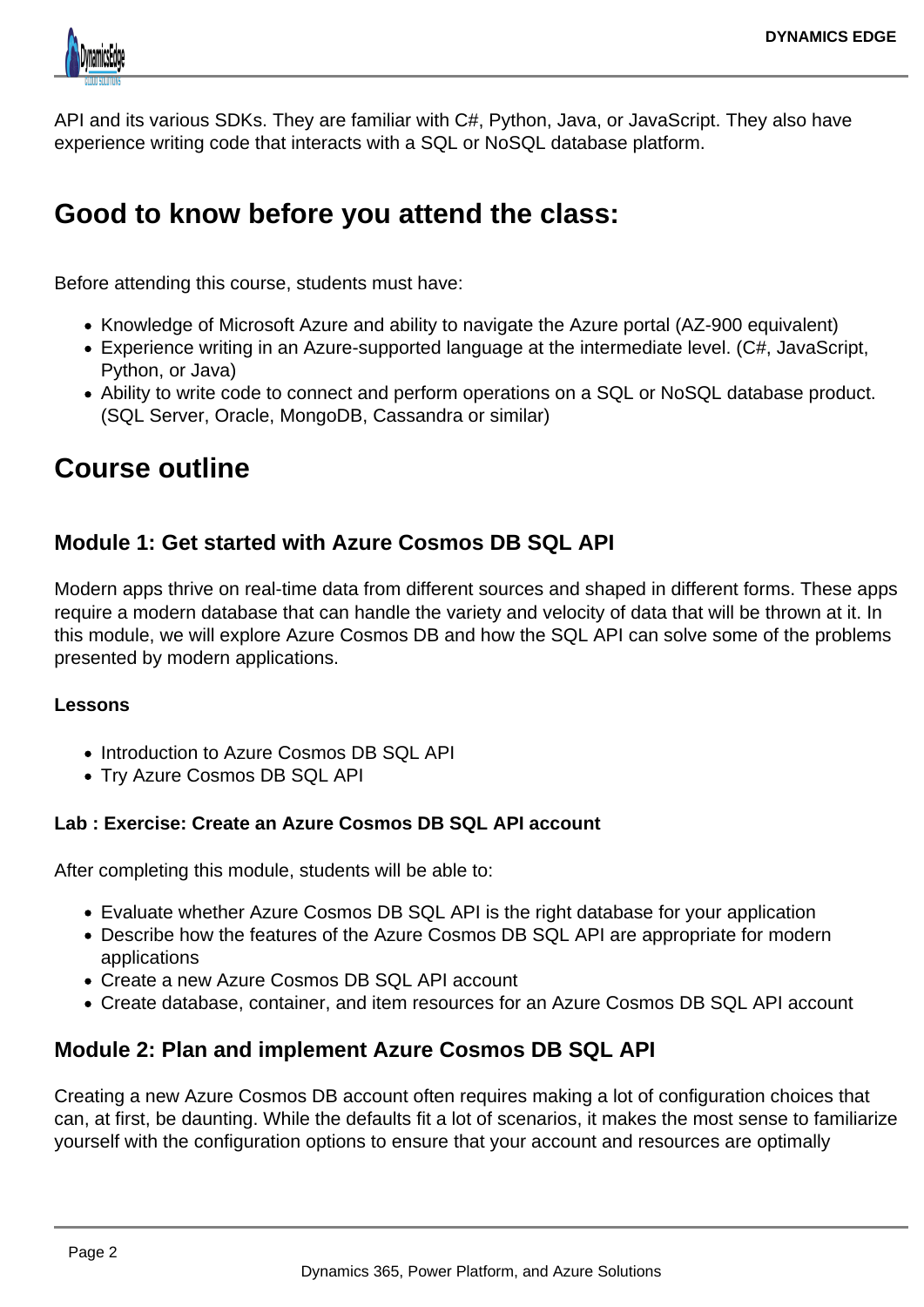

configured for your solution. In this module, you will learn how to prepare and configure an Azure Cosmos DB account and resources for a new solution.

#### **Lessons**

- Plan Resource Requirements
- Configure Azure Cosmos DB SQL API database and containers
- Moving data into and out of Azure Cosmos DB SQL API

### **Lab : Exercise: Configure throughput for Azure Cosmos DB SQL API with the Azure portal**

#### **Lab : Exercise: Migrate existing data using Azure Data Factory**

After completing this module, students will be able to:

- Evaluate various requirements of your application
- Plan for scale and retention requirements
- Configure throughput allocation
- Configure time-to-live values
- Migrate data using Azure services
- Migrate data using Spark or Kafka

# **Module 3: Connect to Azure Cosmos DB SQL API with the SDK**

There are various SDKs available to connect to the Azure Cosmos DB SQL API from many popular programming languages including, but not limited to .NET (C#), Java, Python, and JavaScript (Node.js). In this module, you will get hands-on with with the .NET SDK for the Azure Cosmos DB SQL API.

#### **Lessons**

- Use the Azure Cosmos DB SQL API SDK
- Configure the Azure Cosmos DB SQL API SDK

### **Lab : Exercise: Configure the Azure Cosmos DB SQL API SDK for offline development**

#### **Lab : Exercise: Connect to Azure Cosmos DB SQL API with the SDK**

After completing this module, students will be able to: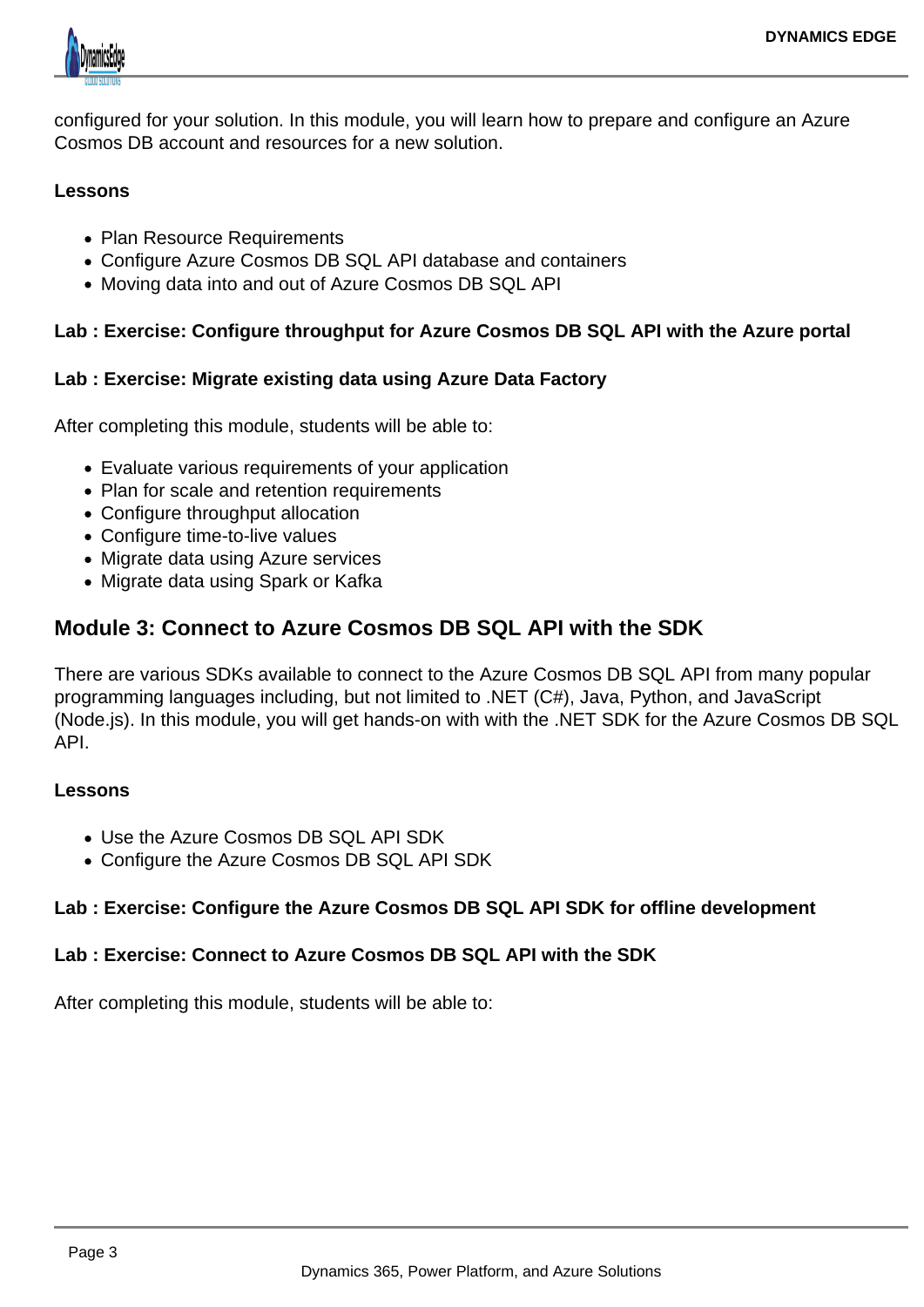

- Integrate the Microsoft.Azure.Cosmos SDK library from NuGet
- Connect to an Azure Cosmos DB SQL API account using the SDK and .NET
- Configure the SDK for offline development
- Troubleshoot common connection errors
- Implement parallelism in the SDK
- Configure logging using the SDK

### **Module 4: Access and manage data with the Azure Cosmos DB SQL API SDKs**

The SQL API SDK for Azure Cosmos DB is used to perform various point operations, perform transactions, and to process bulk data. In this module, you will use the SDK to manipulate documents either individually or in groups.

#### **Lessons**

- Implement Azure Cosmos DB SQL API point operations
- Perform cross-document transactional operations with the Azure Cosmos DB SQL API
- Process bulk data in Azure Cosmos DB SQL API

#### **Lab : Exercise: Create and update documents with the Azure Cosmos DB SQL API SDK**

#### **Lab : Exercise: Batch multiple point operations together with the Azure Cosmos DB SQL API SDK**

#### **Lab : Exercise: Move multiple documents in bulk with the Azure Cosmos DB SQL API SDK**

After completing this module, students will be able to:

- Perform CRUD operations using the SDK
- Configure TTL for a specific document
- Implement optimistic concurrency control for an operation
- Create a transactional batch and review results
- Create a bulk operation
- Review the results of a bulk operation
- Implement bulk operation best practices

# **Module 5: Execute queries in Azure Cosmos DB SQL API**

The Azure Cosmos DB SQL API supports Structured Query Language (SQL) as a JSON query language. In this module, you will learn how to create efficient queries using the SQL query language.

#### **Lessons**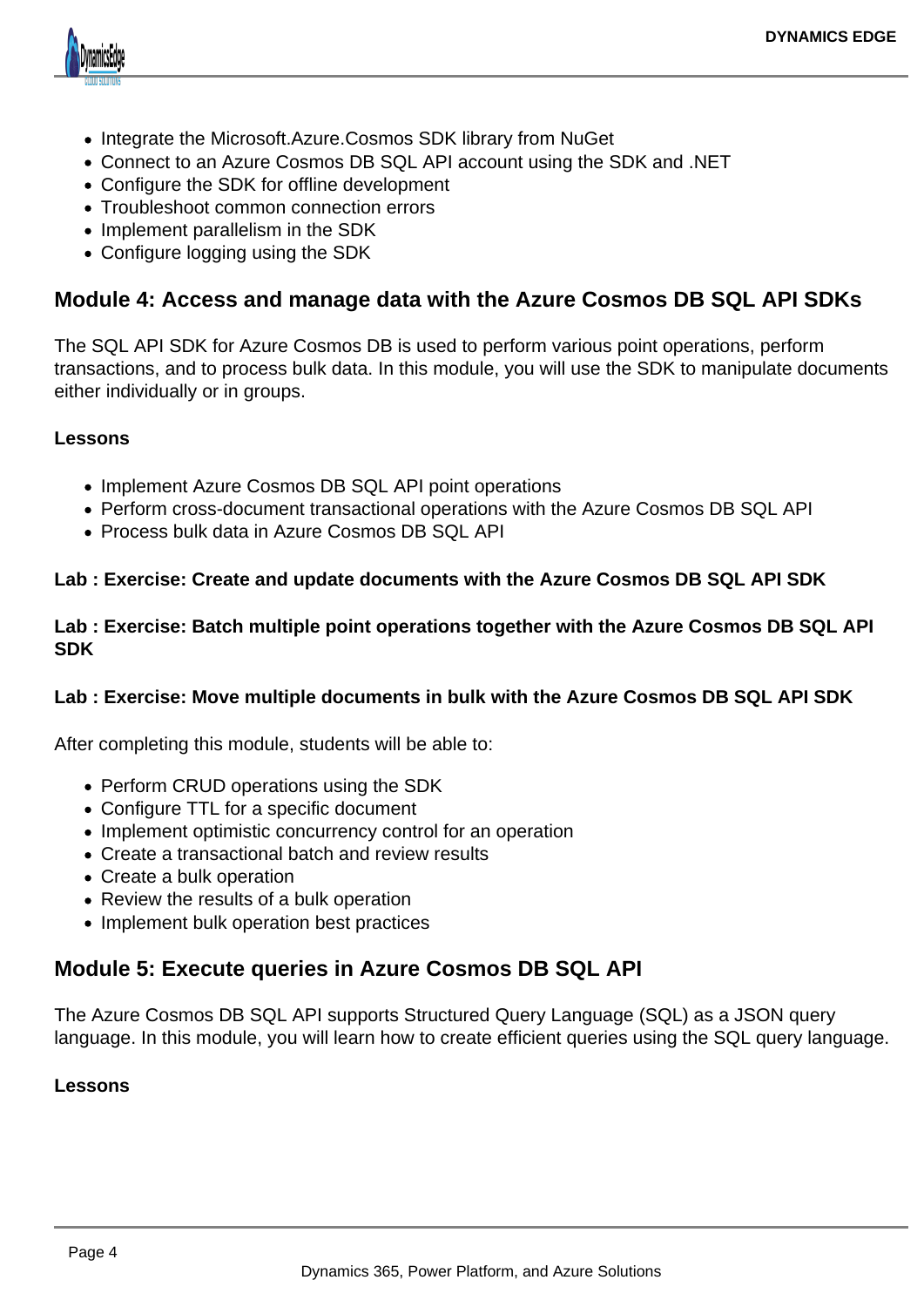

- Query the Azure Cosmos DB SQL API
- Author complex queries with the Azure Cosmos DB SQL API

#### **Lab : Exercise: Paginate cross-product query results with the Azure Cosmos DB SQL API SDK**

#### **Lab : Exercise: Execute a query with the Azure Cosmos DB SQL API SDK**

After completing this module, students will be able to:

- Create and execute a SQL query
- Project query results
- Use built-in functions in a query
- Implement a corelated subquery
- Create a cross-product query

## **Module 6: Define and implement an indexing strategy for Azure Cosmos DB SQL API**

By default, Azure Cosmos DB automatically indexes all paths of documents stored using the SQL API. This is great for developing new applications as you can create complex queries almost immediately. As your application matures, you can customize your indexing policy to better match the needs of your solution. In this module, you will learn how to create a custom indexing policy.

#### **Lessons**

- Define indexes in Azure Cosmos DB SQL API
- Customize indexes in Azure Cosmos DB SQL API

#### **Lab : Exercise: Review the default index policy for an Azure Cosmos DB SQL API container with the portal**

#### **Lab : Exercise: Configure an Azure Cosmos DB SQL API container's index policy with the portal**

After completing this module, students will be able to:

- View and understand the default indexing policy for a SQL API container
- Customize the indexing policy for a container
- Use a composite index in an indexing policy

### **Module 7: Integrate Azure Cosmos DB SQL API with Azure services**

Azure Cosmos DB has tight integration available with many other Azure servicers such as Azure Functions, Azure Cognitive Search, Azure Event Hubs, Azure Storage, Azure Data Factory, and Azure Stream Analytics. Going even further, you can use the change feed to integrate Azure Cosmos DB with many other services both in and out of Azure. In this module, we will integrate Azure Cosmos DB with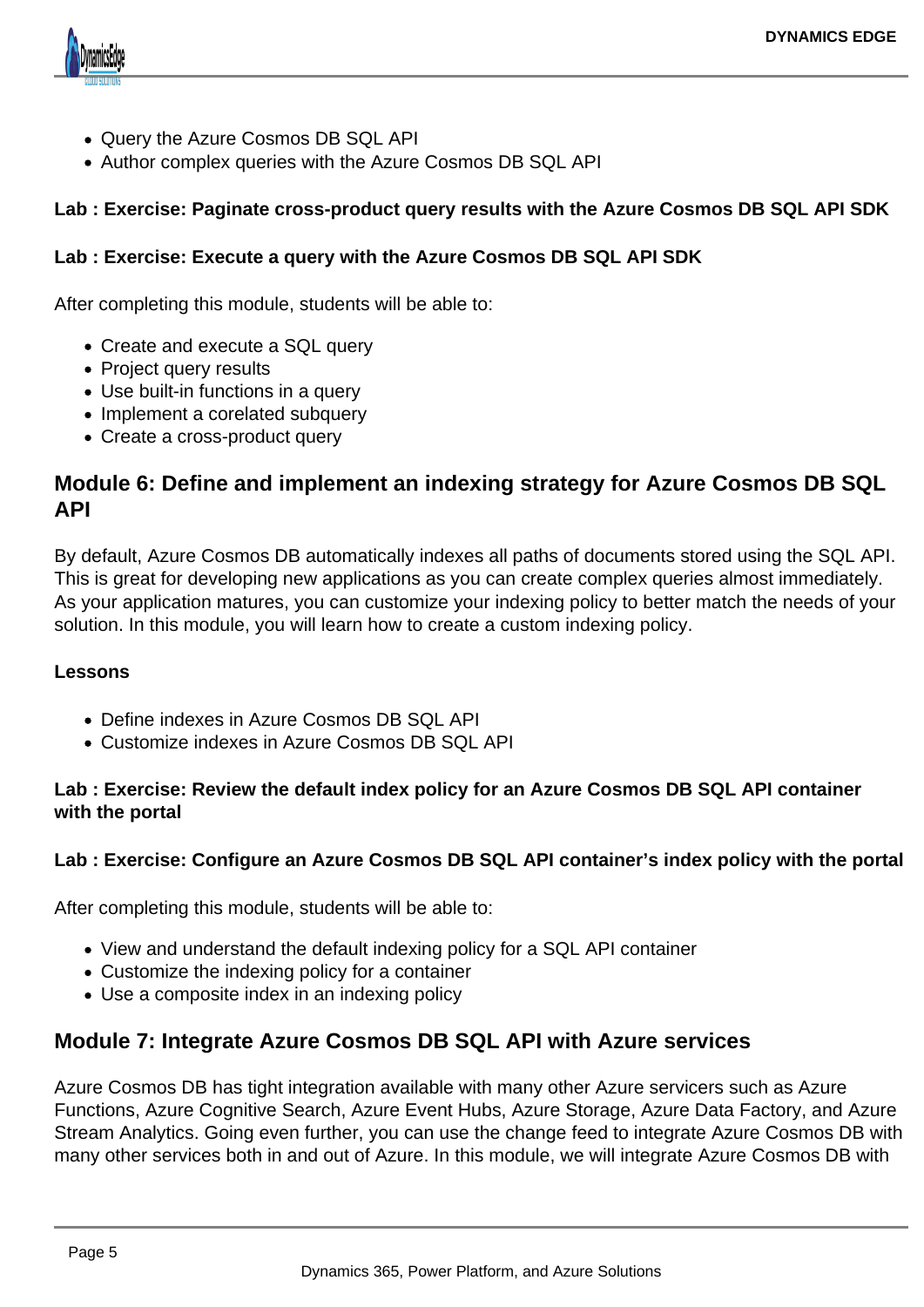

both Azure Functions and Azure Cognitive Search. We will also explore the change feed using the SDK.

#### **Lessons**

- Consume an Azure Cosmos DB SQL API change feed using the SDK
- Handle events with Azure Functions and Azure Cosmos DB SQL API change feed
- Search Azure Cosmos DB SQL API data with Azure Cognitive Search

#### **Lab : Exercise: Archive Azure Cosmos DB SQL API data using Azure Functions**

#### **Lab : Exercise: Process change feed events using the Azure Cosmos DB SQL API SDK**

#### **Lab : Exercise: Archive data using Azure Functions and Azure Cosmos DB SQL API**

After completing this module, students will be able to:

- Process change feed events using the SDK
- Implement change feed best practices
- Create an Azure Functions trigger for Azure Cosmos DB
- Create an Azure Functions input for Azure Cosmos DB
- Index Azure Cosmos DB data in Azure Cognitive Search

## **Module 8: Implement a data modeling and partitioning strategy for Azure Cosmos DB SQL API**

Azure Cosmos DB is both horizontally scalable and nonrelational. To achieve this level of scalability, users need to understand the concepts, techniques, and technologies unique to NoSQL databases for modeling and partitioning data. In this module, you will model and partition data appropriately for a NoSQL database such as Azure Cosmos DB SQL API.

#### **Lessons**

- Model and partition your data in Azure Cosmos DB
- Optimize databases by using advanced modeling patterns for Azure Cosmos DB

#### **Lab : Exercise: Measure performance for customer entities**

#### **Lab : Exercise: Advanced modeling patterns**

After completing this module, students will be able to:

- Identify application access patterns for an existing application
- Decide when to embed or reference data
- Use change feed to manage referential integrity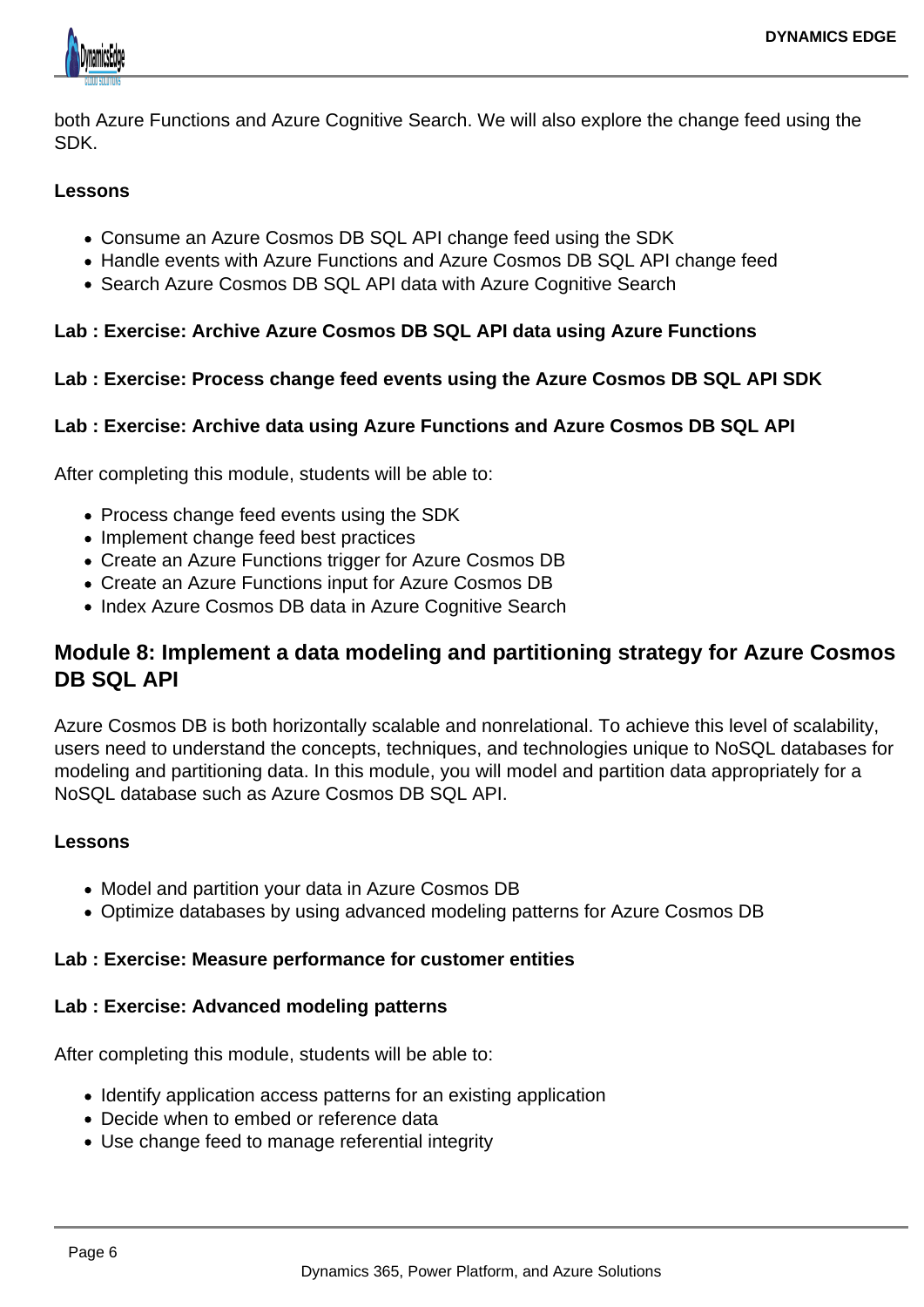

- Combine multiple entities in a single container
- Denormalize aggregated data in a single container

## **Module 9: Design and implement a replication strategy for Azure Cosmos DB SQL API**

Today's applications are required to be highly responsive and always online. To achieve low latency and high availability, instances of these applications need to be deployed in datacenters that are close to their users. In this module, you will explore how to replicate data and manage consistency across the globe using Azure Cosmos DB SQL API.

#### **Lessons**

- Configure replication and manage failovers in Azure Cosmos DB
- Use consistency models in Azure Cosmos DB SQL API
- Configure multi-region write in Azure Cosmos DB SQL API

#### **Lab : Exercise: Configure consistency models in the portal and the Azure Cosmos DB SQL API SDK**

#### **Lab : Exercise: Connect to different regions with the Azure Cosmos DB SQL API SDK**

#### **Lab : Exercise: Connect to a multi-region write account with the Azure Cosmos DB SQL API SDK**

After completing this module, students will be able to:

- Distribute data across various geographies
- Define automatic failover policies
- Perform manual failovers
- Configure default consistency model
- Change per-session consistency model
- Configure multi-region write in the SDK
- Create a custom conflict resolution policy

# **Module 10: Optimize query performance in Azure Cosmos DB SQL API**

Azure Cosmos DB offers a rich set of database operations that operate on the items within a container. The cost associated with each of these operations varies based on the CPU, IO, and memory required to complete the operation. In this module, you will explore how to manage indexing policies and edit queries to minimize per-query request unit (RU) cost.

#### **Lessons**

Choosing indexes in Azure Cosmos DB SQL API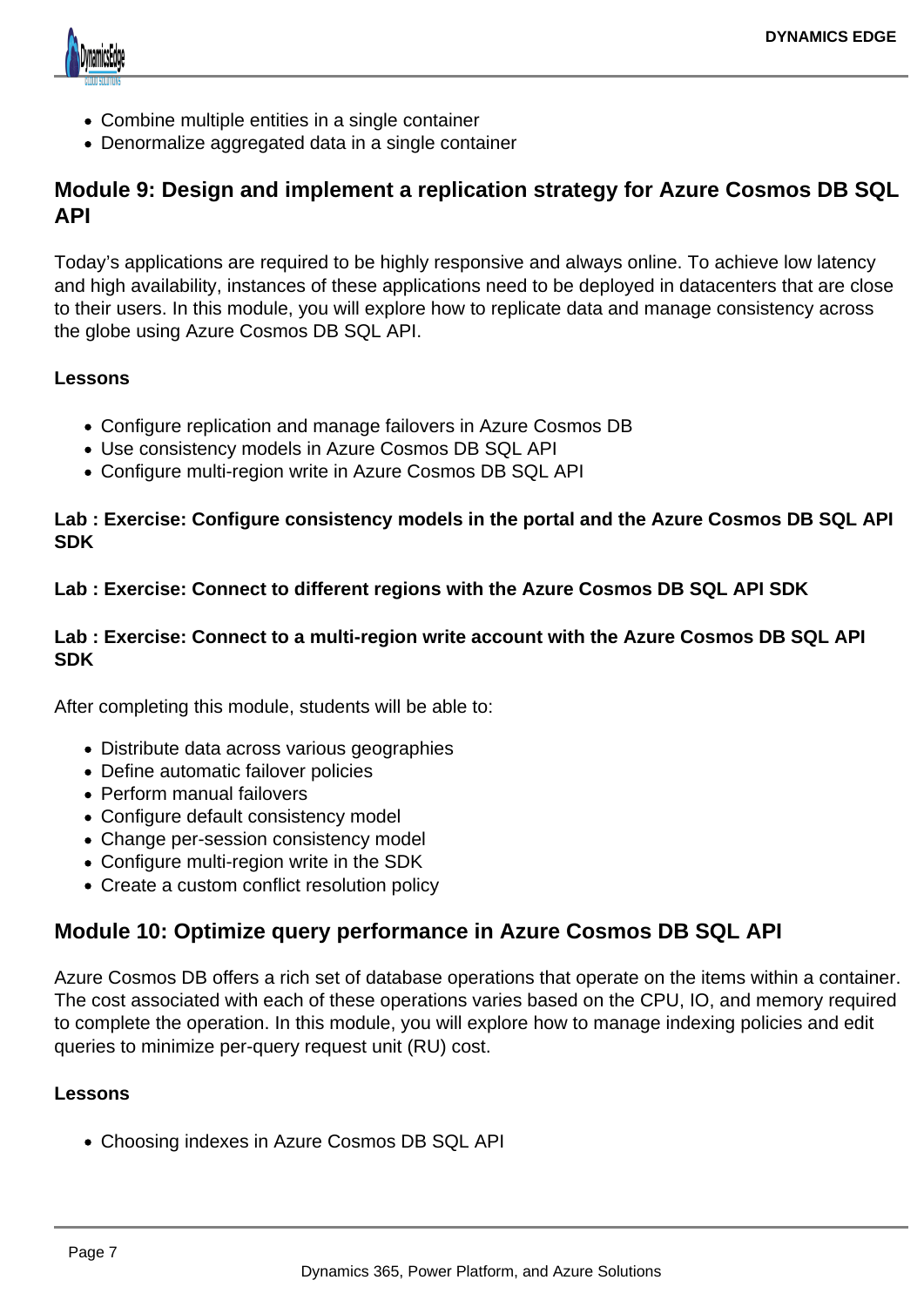

- Optimize queries in Azure Cosmos DB SQL API
- Implement integrated cache

**Lab : Exercise: Optimize an Azure Cosmos DB SQL API container's index policy for common operations**

#### **Lab : Exercise: Optimize an Azure Cosmos DB SQL API container's index policy for a specific query**

After completing this module, students will be able to:

- Review and compare read-heavy vs. write-heavy index patterns
- Update indexing policy to optimize index performance
- Measure cost of a query in request units (RUs)
- Measure cost of point operations
- Work with item and query integrated cache
- Configure integrated cache staleness

# **Module 11: Administrating and Monitoring tasks for an Azure Cosmos DB SQL API solution**

When you have critical applications and business processes relying on Azure resources such as Azure Cosmos DB, you want to monitor those resources for their availability, performance, and operation. In this module, you will explore how to monitor events and performance of an Azure Cosmos DB account. You will also learn how to implement common security measures along with backup and restore in Azure Cosmos DB.

#### **Lessons**

- Measure performance in Azure Cosmos DB SQL API
- Monitor responses and events in Azure Cosmos DB SQL API
- Implementing backup and restore for Azure Cosmos DB SQL API
- Implement security in Azure Cosmos DB SQL API

#### **Lab : Exercise: Troubleshoot an application using the Azure Cosmos DB SQL API SDK**

#### **Lab : Exercise: Use Azure Monitor to analyze an Azure Cosmos DB SQL API account**

#### **Lab : Exercise: Recover a database or container from a recovery point**

#### **Lab : Exercise: Store Azure Cosmos DB SQL API account keys in Azure Key Vault**

After completing this module, students will be able to:

- Observe rate-limiting events in a container or database
- Query resource logs using Azure Monitor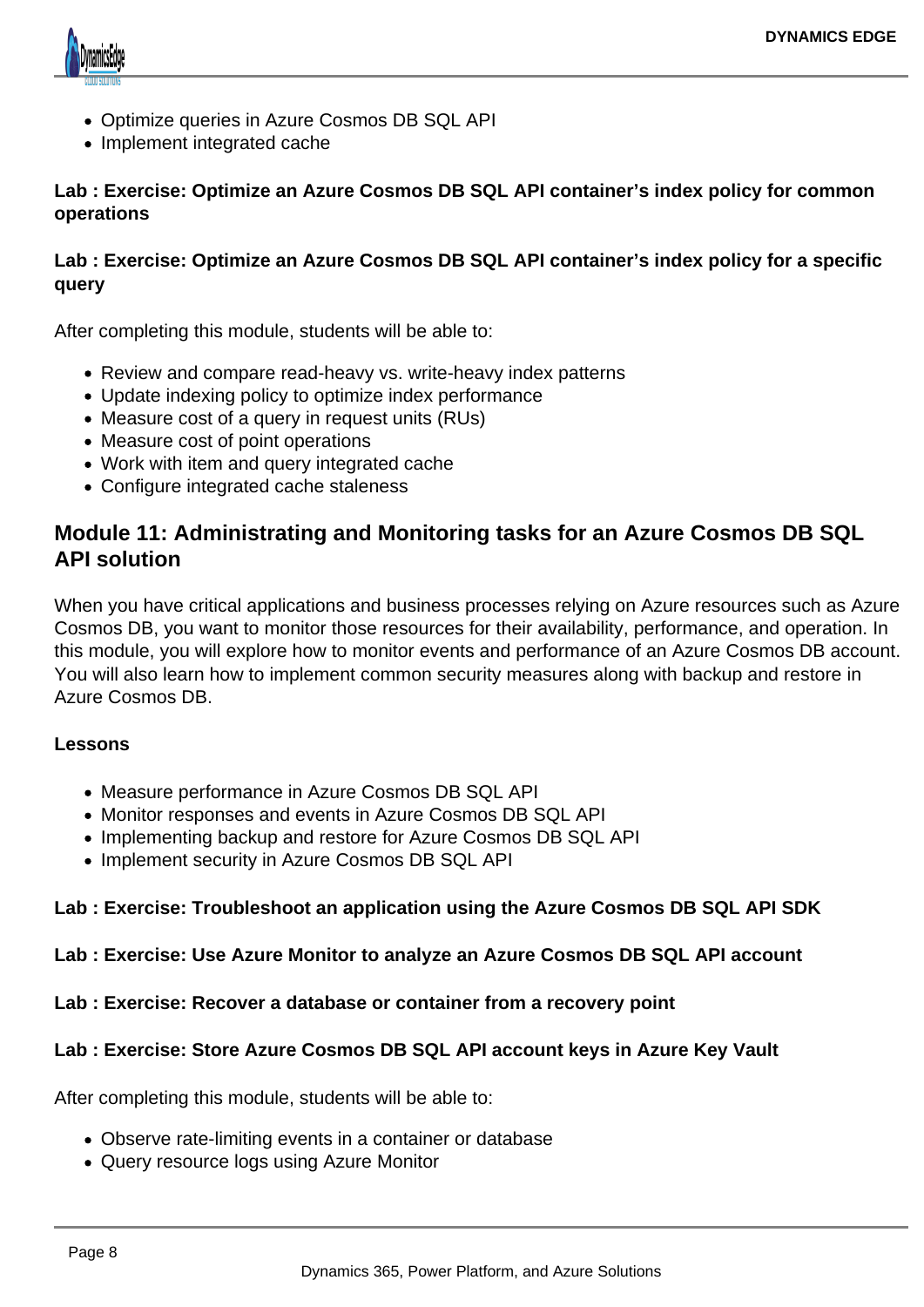

- Review and observe transient and rate-limiting errors
- Configure alerts
- Configure continuous backup and recovery
- Perform a point-in-time recovery
- Use role-based access control (RBAC)
- Access account resources using Azure AD and Microsoft Identity Platform

# **Module 12: Manage an Azure Cosmos DB SQL API solution using DevOps practices**

Once an Azure Cosmos DB SQL API account is ready to go through a release lifecycle, it's not uncommon for an operations team to attempt to automate the creation of Azure Cosmos DB resources in the cloud. Automation makes it easier to deploy new environments, restore past environments, or scale a service out. In this module, you will explore how to use Azure Resource Manager to manage an Azure Cosmos DB account and its child resources using JSON templates, Bicep templates, or the Azure CLI.

#### **Lessons**

- Write scripts for Azure Cosmos DB SQL API
- Create resource template for Azure Cosmos DB SQL API

#### **Lab : Exercise: Adjust provisioned throughput using an Azure CLI script**

#### **Lab : Exercise: Create an Azure Cosmos DB SQL API container using Azure Resource Manager templates**

After completing this module, students will be able to:

- View arguments, groups, and subgroups for a specific CLI command
- Create Azure Cosmos DB accounts, databases, and containers using the CLI
- Manage an indexing policy using the CLI
- Configure database or container throughput using the CLI
- Initiate failovers and manage failover regions using the CLI
- Identify the three most common resource types for Azure Cosmos DB SQL API accounts
- Create and deploy a JSON Azure Resource Manager template for Azure Cosmos DB SQL API
- Create and deploy a Bicep Azure Resource Manager template for Azure Cosmos DB SQL API
- Manage throughput and index policies using JSON or Bicep templates

## **Module 13: Create server-side programming constructs in Azure Cosmos DB SQL API**

Azure Cosmos DB provides language-integrated, transactional execution of JavaScript. When using the SQL API in Azure Cosmos DB, you can write stored procedures, triggers, and user-defined functions (UDFs) in the JavaScript language. In this module, you will author JavaScript logic that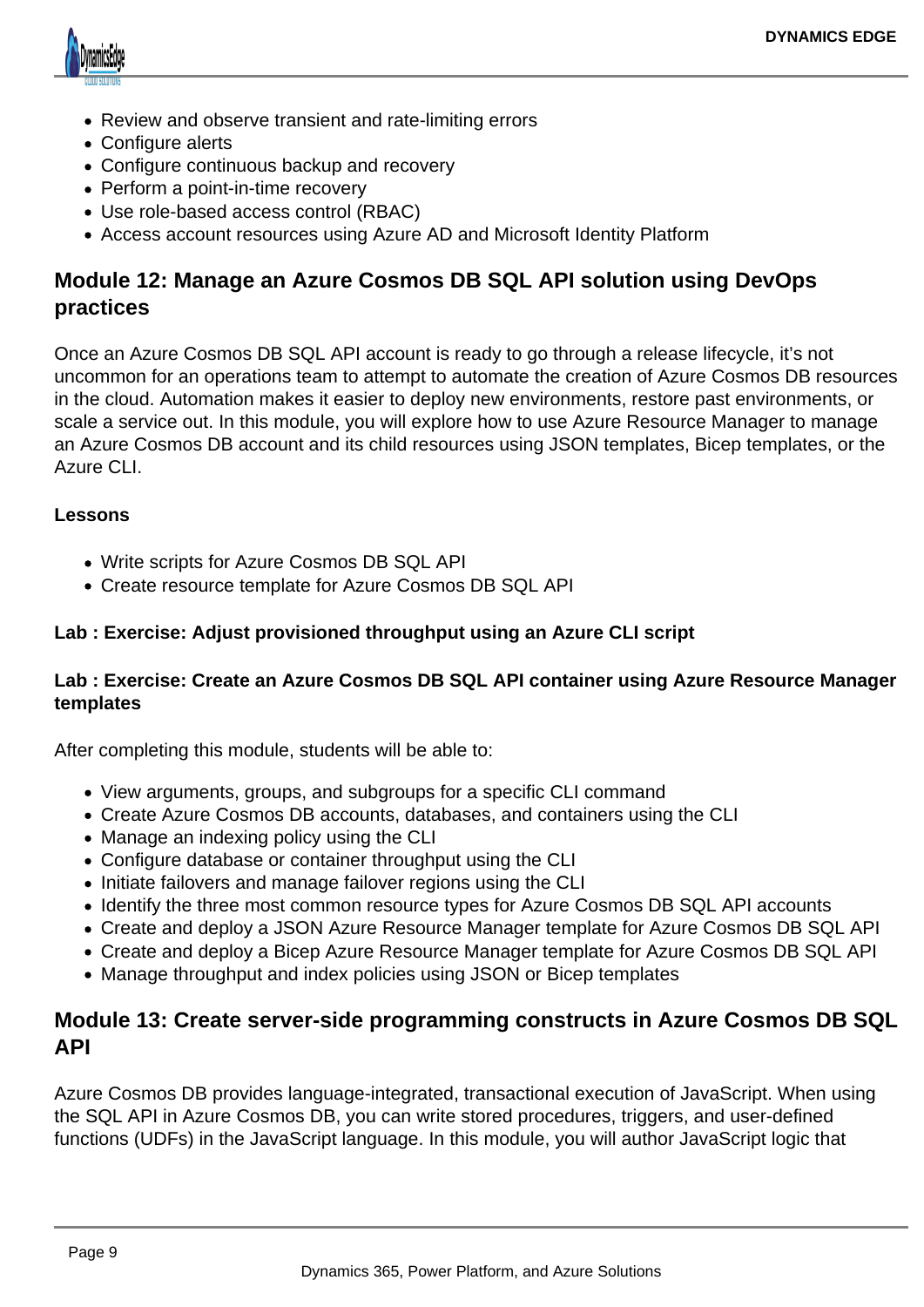executes directly inside the database engine.

#### Lessons

- Build multi-item transactions with the Azure Cosmos DB SQL API
- Expand query and transaction functionality in Azure Cosmos DB SQL API

Lab : Exercise: Implement and then use a UDF using the SDK

Lab : Exercise: Create a stored procedure with the Azure Portal

After completing this module, students will be able to:

- Author stored procedure
- Rollback stored procedure transaction
- Create UDF
- Create pre-\* and post-\* triggers

Related Courses:

[DP-050 Migrating Application Workloads to Azure](https://www.dynamicsedge.com/product/migrate-sql-workloads-to-azure-course-dp-050/)

[DP-060 Migrate NoSQL workloads to Azure Cosmos DB](https://www.dynamicsedge.com/product/migrate-nosql-workloads-to-azure-cosmos-db-dp-060/)

[DP-070 Migrate Open Source Data Workloads to Azure](https://www.dynamicsedge.com/product/dp-070-migrate-open-source-data-workloads-to-azure/)

[DP-080 Querying Data with Microsoft Transact-SQL](https://www.dynamicsedge.com/product/dp-080-querying-data-with-microsoft-transact-sql/)

- [DP-090 Implementing a Machine Learning Solution with Microsoft Azure Databricks](https://www.dynamicsedge.com/product/dp-090-implementing-a-machine-learning-solution-with-microsoft-azure-databricks-2/)
- [DP-100 Designing and Implementing a Data Science solution on Azure](https://www.dynamicsedge.com/product/data-science-solution-on-azure-dp-100/)

[DP-203 Data Engineering on Microsoft Azure](https://www.dynamicsedge.com/product/dp-203-data-engineering-on-microsoft-azure/)

[DP-300 Administering Relational Databases on Microsoft Azure](https://www.dynamicsedge.com/product/dp-300-administering-relational-databases-on-microsoft-azure/)

[DP-900 Microsoft Azure Data Fundamentals](https://www.dynamicsedge.com/product/microsoft-azure-database-and-cloud-concepts-data-science-database-administrator-database-developer-fundamentals-dp-900/)

Related Certifications:

[Microsoft Certified: Azure Cosmos DB Developer Specialty](https://docs.microsoft.com/en-us/learn/certifications/azure-cosmos-db-developer-specialty/)

[Learning Paths](https://docs.microsoft.com/en-us/learn/paths/get-started-azure-cosmos-db-sql-api/)

[Microsoft Tech Community](https://techcommunity.microsoft.com/t5/microsoft-learn-blog/coming-soon-the-new-azure-cosmos-db-developer-specialty/ba-p/2834982)